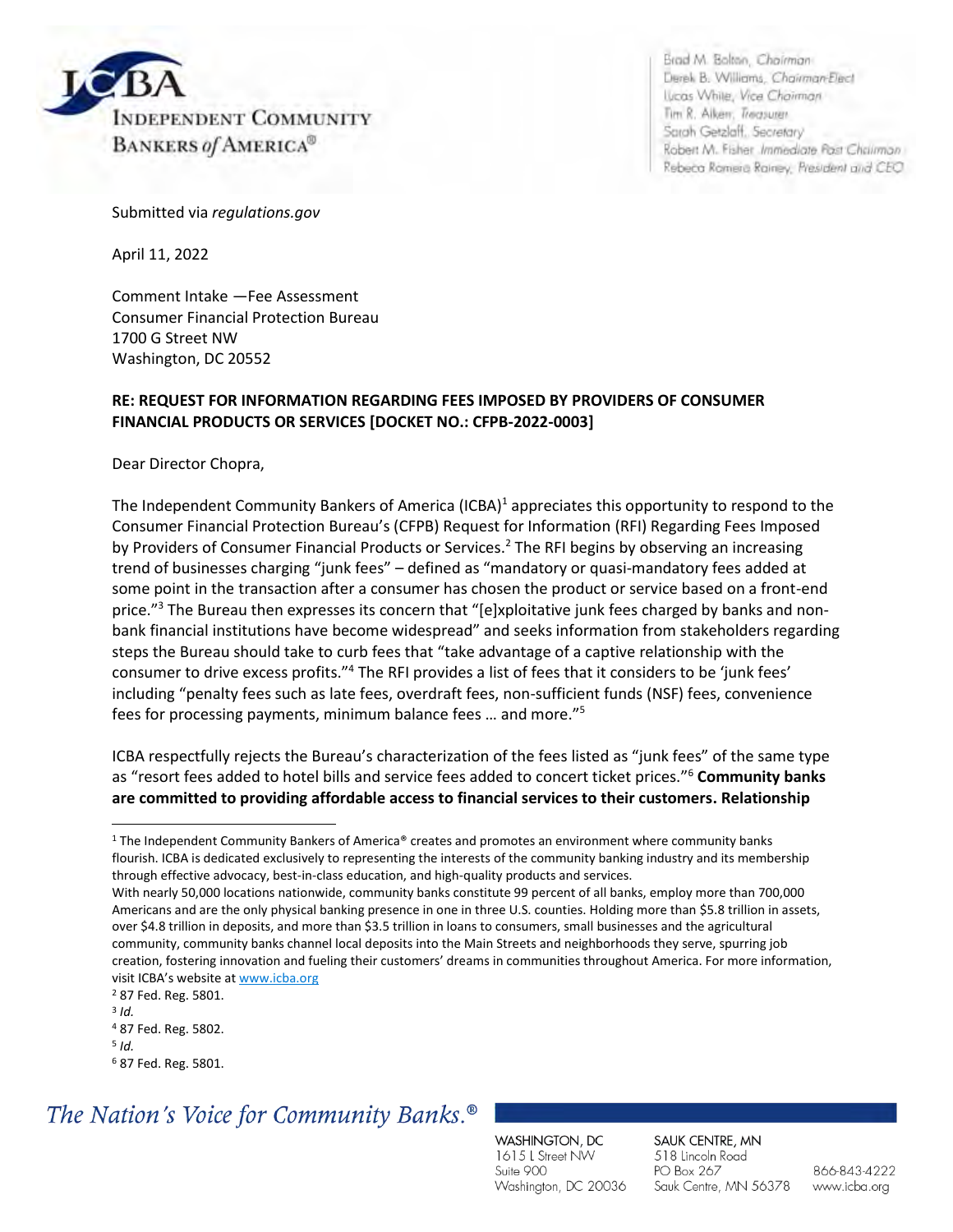### **banking, the cornerstone of the community banking business model, is built on trust. That trust would be severely damaged if community banks were to charge their customers opaque, or excessive fees.**

Banks, like any business, must charge for the services they provide in order to cover their expenses and earn a profit. Limiting their ability to do so by regulation will inevitably lead to reduced competition and, ultimately, a reduction in the availability of banking services. The Bureau's RFI states that bank fees "are not subject to competitive processes that ensure fair pricing."<sup>7</sup> The reality, however, is that the fees charged by banks are already subject to comprehensive disclosure, rigorous market competition on price, and cover the cost of services that are highly demanded by consumers. The community banking business model is built on relationship banking and consumer trust, and the fee policies of community banks are, on average, fairer than at large financial institutions.

#### **Definition of a "Junk Fee"**

Before addressing the specific bank fees outlined by the Bureau, it is important to define what a "junk fee" is – and what it isn't. According to the Bureau's RFI, junk fees are "hidden back-end fees— which are mandatory or quasi-mandatory fees added at some point in the transaction after a consumer has chosen the product or service based on a front-end price."<sup>8</sup> "Junk fees" can also arise, "when a company charges for individual activities that are typical attributes of a product or service."<sup>9</sup> In an op-ed in "The Hill," praising the Bureau's RFI, Stanford Economist Neale Mahoney writes, "Markets work when consumers observe the full price (and quality) of a good or service when they are making their purchase decision. If consumers observe only an upfront price – and are unaware of add-on charges – when making a purchase, they won't choose the product with the best value, gumming up the market."<sup>10</sup>

Based on these descriptions, we note several key criteria of a junk fee, and why bank fees do not meet this definition:

- **1. Hidden or Back-End** A key aspect of the Bureau's objection to "junk fees" appears to be that these fees are hidden from consumers. This is a problem because, according to the Bureau, customers may be lured in by a low up-front price, only to be surprised with additional mandatory charges later. Bank fees do not meet this criterion because there is already a robust disclosure regime to ensure that fees associated with credit cards, mortgage lending, deposit accounts, and more are prominently disclosed at the time of account opening. Ample disclosure of fees allows customers to distinguish between products with low up-front costs but differing fee structures on the back-end.
- **2. Not Subject to Competition** Another trait of junk fees stated by the Bureau is that they are not subject to price competition which reduces market efficiency. This criterion is not satisfied for fees where either (1) robust price competition already exists for a product or service or (2) competition on price does not exist due to government price controls.

## The Nation's Voice for Community Banks.<sup>®</sup>

WASHINGTON, DC 1615 L Street NW Suite 900 Washington, DC 20036 SAUK CENTRE, MN 518 Lincoln Road PO Box 267 Sauk Centre, MN 56378

<sup>7</sup> *Id.*  8 *Id.* 

<sup>9</sup> *Id.* 

<sup>10</sup> Neale Mahoney, "Regulating 'Junk Fees' Will Save Consumers Money," *The Hill: Opinion* (Jan 4, 2022), available at: [https://thehill.com/opinion/finance/592742-regulating-junk-fees-will-save-consumers-money?rl=1.](https://thehill.com/opinion/finance/592742-regulating-junk-fees-will-save-consumers-money?rl=1)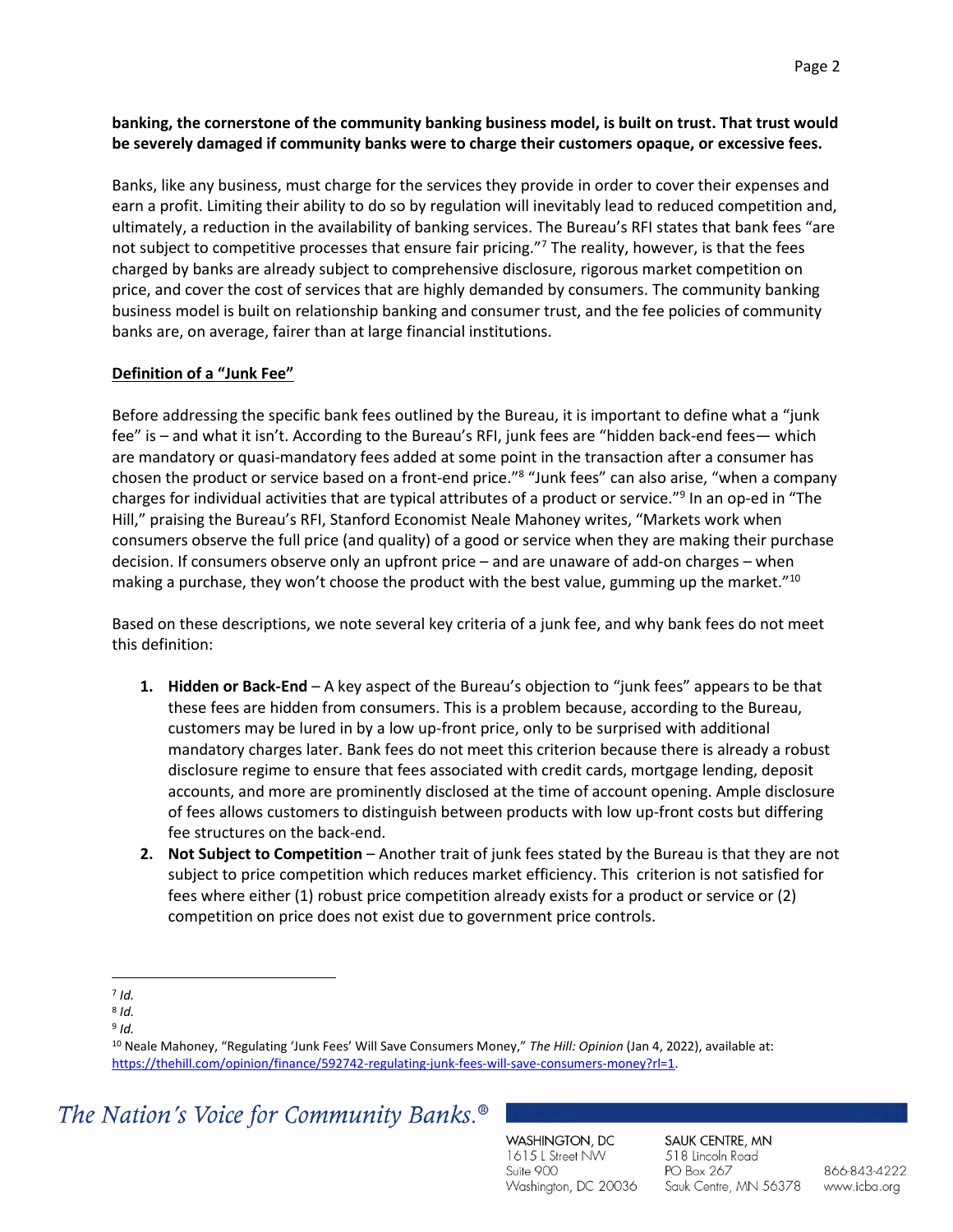**3. Additional Fee for Something That Is Typical of a Product or Service** – This criterion is the most descriptive of fees such as "hotel convenience fees" or "service fees" added to concert tickets. Neither overdraft fees, insufficient fund (NSF) fees, nor late payment fees fit this criterion because they are not typical features of a deposit account or a loan – they are only assessed when there is a specific customer action (writing a bad check, overdrawing an account, or failing to pay as agreed, respectively).

Based on the Bureau's definition of "junk fees," fees charged by banks are not "junk fees." As the Bureau is aware, bank fees are subject to rigorous disclosure, often using model language provided by the Bureau itself. They cannot fairly be described as hidden fees.

Furthermore, a customer can avoid these fees by altering their conduct. In cases of financial need, community banks often work with customers to create payment plans, waive overdraft fees, provide service alerts or communications to inform of account status, or conduct account transfers from designated accounts. A community bank's goal is not to be punitive, but rather to ensure that their customers are financially healthy.

#### **Overdraft and NSF Fees**

ICBA disagrees with the Bureau's characterization of overdraft and NSF fees as "junk fees" that are harmful to consumers. Regulation E requires banks to provide notice in writing describing the institution's overdraft service, provide a reasonable opportunity for the consumer to affirmatively consent, or opt in, to the institution's payment of ATM or one-time debit card transactions, and provide the consumer with confirmation of the consumer's consent in writing including a statement informing the consumer of the right to revoke such consent.<sup>11</sup> In other words, customers must voluntarily opt-in **to benefit from overdraft services for ATM or one-time debit card transactions and they are free to opt-out at any time.**

The reason that many customers choose to partake in overdraft services is that, **despite negative media portrayals, a customer overdrawing their checking account and paying the associated fee is often the least financially harmful choice available.** Consider the customer who does not have access to credit or is living paycheck to paycheck and needs to overdraw their account to make a timely rent or credit card payment. For this consumer, a transaction that overdraws their account and results in a fee, would be less harmful than late payment fees levied by the payee, plus a negative credit report entry for missing a payment. Likewise, overdraft services can enable low-income customers who need to make emergency repairs to their car or home. If overdraft services were not available, these customers could be forced towards the title pawn industry, where they would be required to pay high rates of interest – far exceeding the cost of the overdraft fee – in order to cover the cost of repairs.

The ability to overdraw an account can be a lifeline, with consumers looking to avoid fallout from missed or late payments for their mortgage, rent, car insurance, medicines, and other critical needs. Fallout from missed or late payments can include collections, damage to credit score, or repossession. The ability to overdraw an account can also allow customers to purchase necessary goods and services and avoid the embarrassment and harm to reputation of having their transaction declined.

## The Nation's Voice for Community Banks.<sup>®</sup>

WASHINGTON, DC 1615 L Street NW Suite 900 Washington, DC 20036 SAUK CENTRE, MN 518 Lincoln Road PO Box 267 Sauk Centre, MN 56378

<sup>11</sup> 12 CFR 1005.17(b).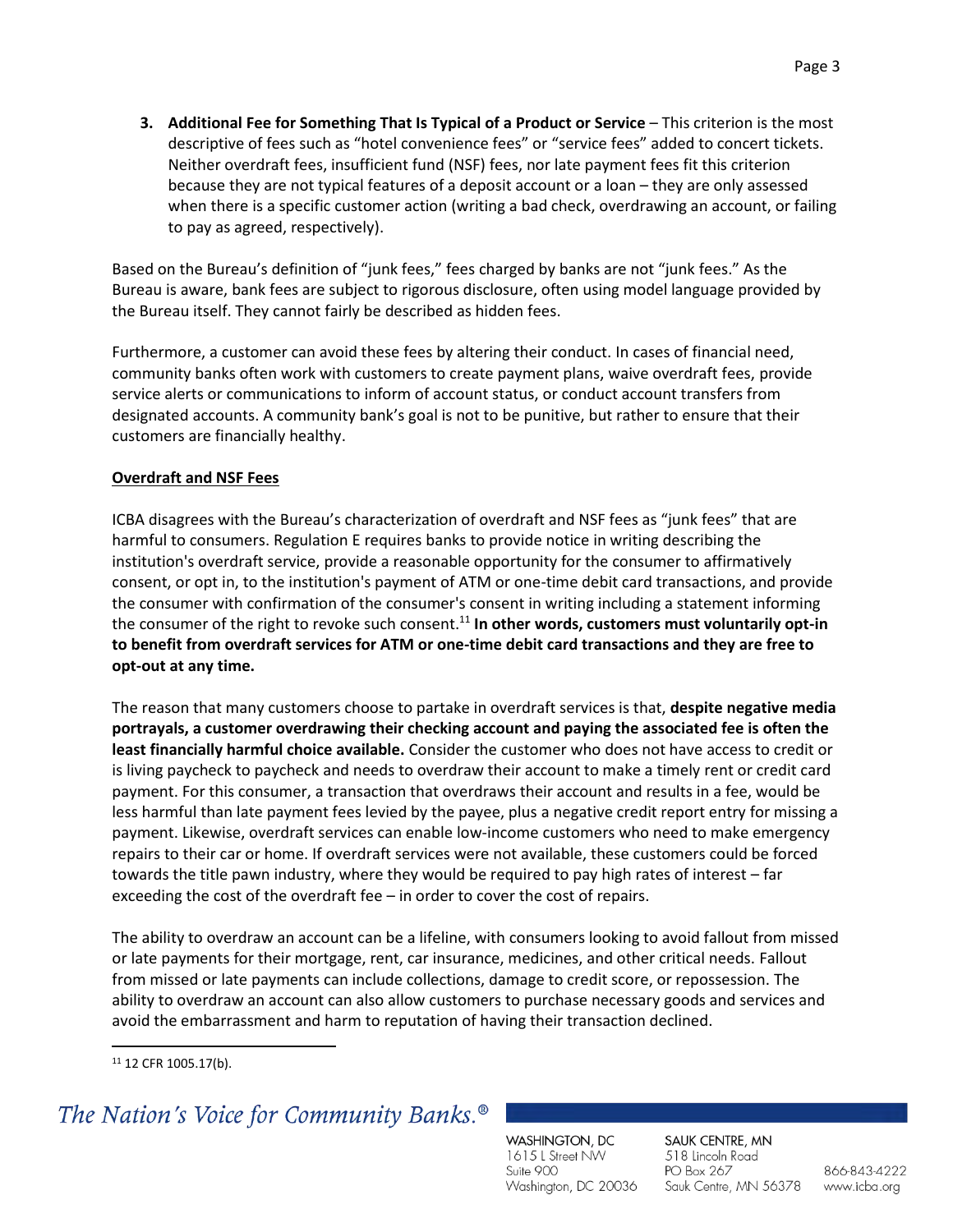Customers should be allowed to decide whether tapping into a lifeline or avoiding embarrassment at the point of sale is worth the average cost of a \$34 overdraft fee. Regulation E states that a financial institution "shall not assess a fee or charge on a consumer's account for paying an ATM or one-time debit card transaction pursuant to the institution's overdraft service, unless the institution: (i) Provides the consumer with a notice in writing, or if the consumer agrees, electronically, segregated from all other information, describing the institution's overdraft service; (ii) Provides a reasonable opportunity for the consumer to affirmatively consent, or opt in, to the service for ATM and one-time debit card transactions; **(iii) Obtains the consumer's affirmative consent, or opt-in, to the institution's payment of ATM or one-time debit card transactions;** and (iv) Provides the consumer with confirmation of the consumer's consent in writing, or if the consumer agrees, electronically, which includes a statement informing the consumer of the right to revoke such consent."<sup>12</sup> If the customer decides the cost of overdraft is not worthwhile, they already have the option to opt-out of an account with overdraft services. The CFPB has publicized this option, as well as providing a list of other steps customers can take to avoid overdraft, on its own website.<sup>13</sup>

**Overdraft and NSF fees do not meet the Bureau's own definition of "junk fees" because, unlike resort fees or fees for food delivery, these fees are disclosed, up-front, in writing, opted-in to by the customer, and cover the cost of a service that allows many customers to avoid more serious financial harms.** If the Bureau prohibits or imposes price controls on overdraft services, many banks may stop offering these services. This is likely to push consumers into higher cost products like title loans, excess credit card debt, or outside of regulated finance entirely.

Community banks are committed to offering their customers financial products and services on fair and transparent terms. Many community banks are willing to waive overdraft fees in cases where new funds can be deposited in a timely manner. Others use overdraft as an opportunity to begin a dialogue with customers about their financial health. Community bankers have a genuine desire to understand why a customer is overdrawing their account, and want to work with customers to find ways to make unexpected overdrafts less likely in the future.

Finally, while some large banks have recently scrambled to obtain favorable publicity by eliminating or reducing overdraft fees, it is important to remember that community banks still offer more favorable overdraft policies than their larger brethren. According to the CFPB's own data, banks below \$100 million in assets charge an average overdraft fee of \$27.80 and banks between \$100 million and \$550 million in assets charge an average of \$29.52 while large banks (in excess of \$10 billion in assets) charge an average of \$34.05. <sup>14</sup> **This 20.21% price difference for overdraft services between the smallest and largest banks illustrates that, contrary to the Bureau's position, there is robust competition in the market for overdraft services.**

Institutions Served by Core Processors" (Dec. 2021) at p. 36, available at [https://files.consumerfinance.gov/f/documents/cfpb\\_overdraft-core-processors\\_report\\_2021-12.pdf.](https://files.consumerfinance.gov/f/documents/cfpb_overdraft-core-processors_report_2021-12.pdf)

### The Nation's Voice for Community Banks.<sup>®</sup>

WASHINGTON, DC 1615 L Street NW Suite 900 Washington, DC 20036 SAUK CENTRE, MN 518 Lincoln Road PO Box 267 Sauk Centre, MN 56378

<sup>12</sup> 12 CFR 1005.17(b)(1).

<sup>13</sup> Gary Stein, *Consumer Financial Protection Bureau*, "Understanding the Overdraft 'Opt-In' Choice," (Jan. 19, 2017), available at: [https://www.consumerfinance.gov/about-us/blog/understanding-overdraft-opt-choice/.](https://www.consumerfinance.gov/about-us/blog/understanding-overdraft-opt-choice/)  <sup>14</sup> Consumer Financial Protection Bureau, Data Point No. 2021-11, "Data Point: Checking Account Overdraft at Financial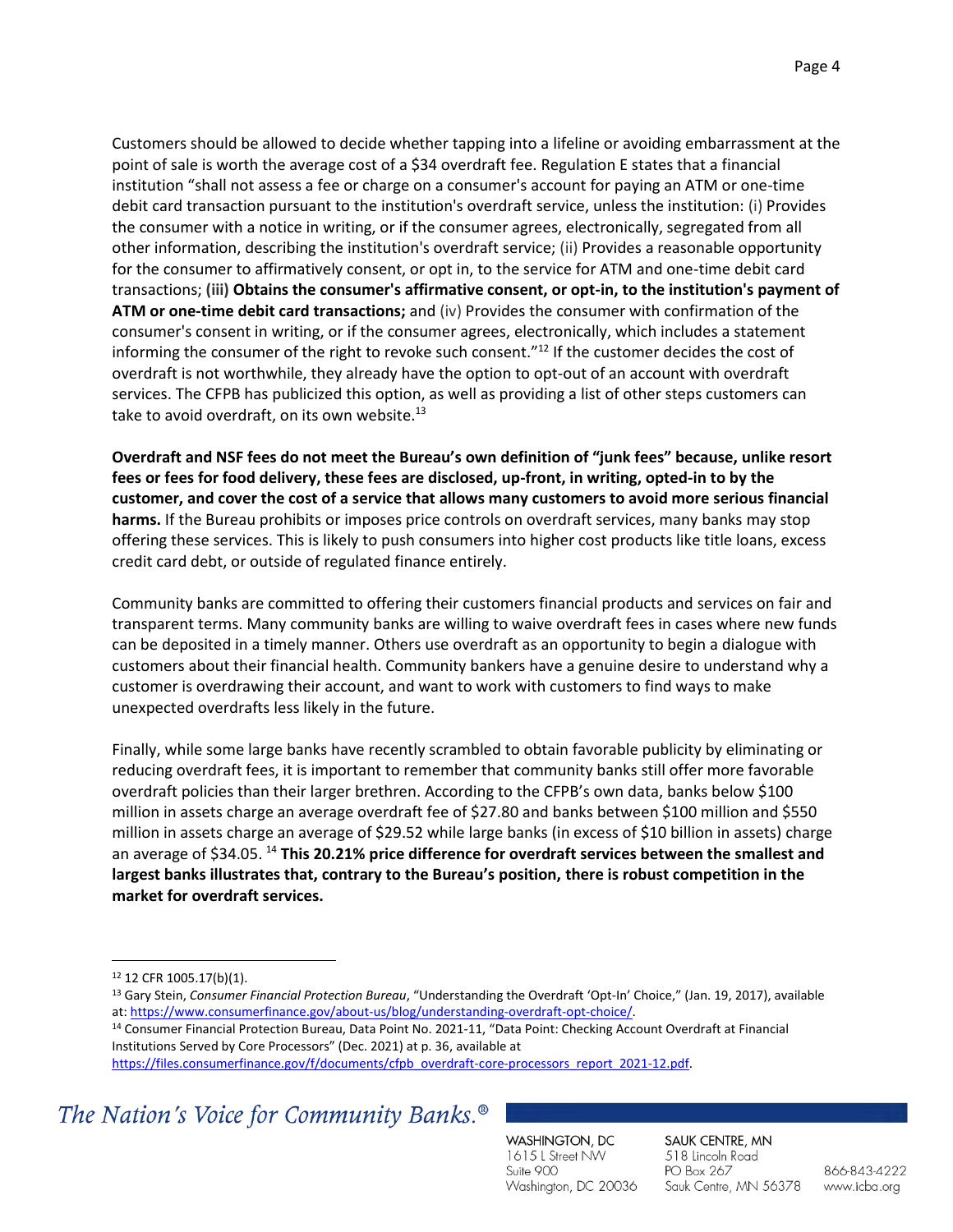### **Credit Card and Payment Fees**

The Bureau further objects to fees associated with the issuance of credit cards, noting that "[c]ard issuers charged \$23.6 billion in fees in 2019 alone and nearly \$14 billion of those fees were late fees not subject to competitive pricing pressure."<sup>15</sup> How the Bureau concludes that there is no price competition in this market is unclear, but presumably it is related to the observation that "[n]early every bank charges the same for late fees – the maximum allowed by law of \$30 for the first late payment and \$41 for subsequent late payments."<sup>16</sup>

We disagree that the late payments should be considered "junk fees." If lenders could not rely on timely payments, it would impair the proper functioning of credit markets. If banks are required to reduce or eliminate late fees to comply with a cap imposed by statute or regulation it is likely that interest rates would increase because lenders would be forced to build a greater margin of safety into their underwriting. This would have a punitive effect on customers who make timely payments.

Finally, credit card fees are disclosed in a transparent way that is easily understood, not in "fine-print or boilerplate contracts" that are not well understood by consumers. Regulation Z, the implementing regulation of the Truth in Lending Act (TILA) requires clear disclosure of credit card terms – including the penalty fees for late payments – in a clear and concise manner.<sup>17</sup> A model disclosure, provided by the Bureau on its website is provided as Appendix A to this letter for reference.<sup>18</sup> This required disclosure is neither complicated nor confusing. It discloses APR and all applicable fees in clear terms. The existing model disclosures provide clear and concise information to cardholders.

#### **Mortgage Fees**

Community banks strive to meet the needs of their customers by providing affordable mortgage credit with transparent and fair pricing that meets or exceeds the requirements dictated by the numerous laws and regulations in the housing finance space. The very nature of a community bank's high touch business model requires that they leverage their vast knowledge of their communities to help enable the dream of homeownership. Moreover, community banks typically minimize the fees they do charge on loans – especially for mortgage loans they retain in portfolio. Mortgage loans that are sold into the secondary market will usually have higher fees due to individual investor requirements.

In the discussion of "junk fees" and mortgage lending, it is critical to distinguish between the types of fees a bank can and cannot control, as well as the fees banks are already required by law or regulation to disclose to a consumer. Mortgage lending is a highly regulated space, with specific requirements that determine and limit the fees that can accrue throughout the mortgage origination and closing process. This includes disclosure timing and tolerances as well the types of fees for which a consumer is allowed to shop.

## The Nation's Voice for Community Banks.<sup>®</sup>

WASHINGTON, DC 1615 L Street NW Suite 900 Washington, DC 20036 SAUK CENTRE, MN 518 Lincoln Road PO Box 267 Sauk Centre, MN 56378

<sup>15</sup> 87 Fed. Reg. 5801

<sup>16</sup> *Id.*

<sup>17</sup> *See* 12 CFR 226.5.

<sup>18</sup> 12 CFR Appx. G to Part 1026 G-17(C).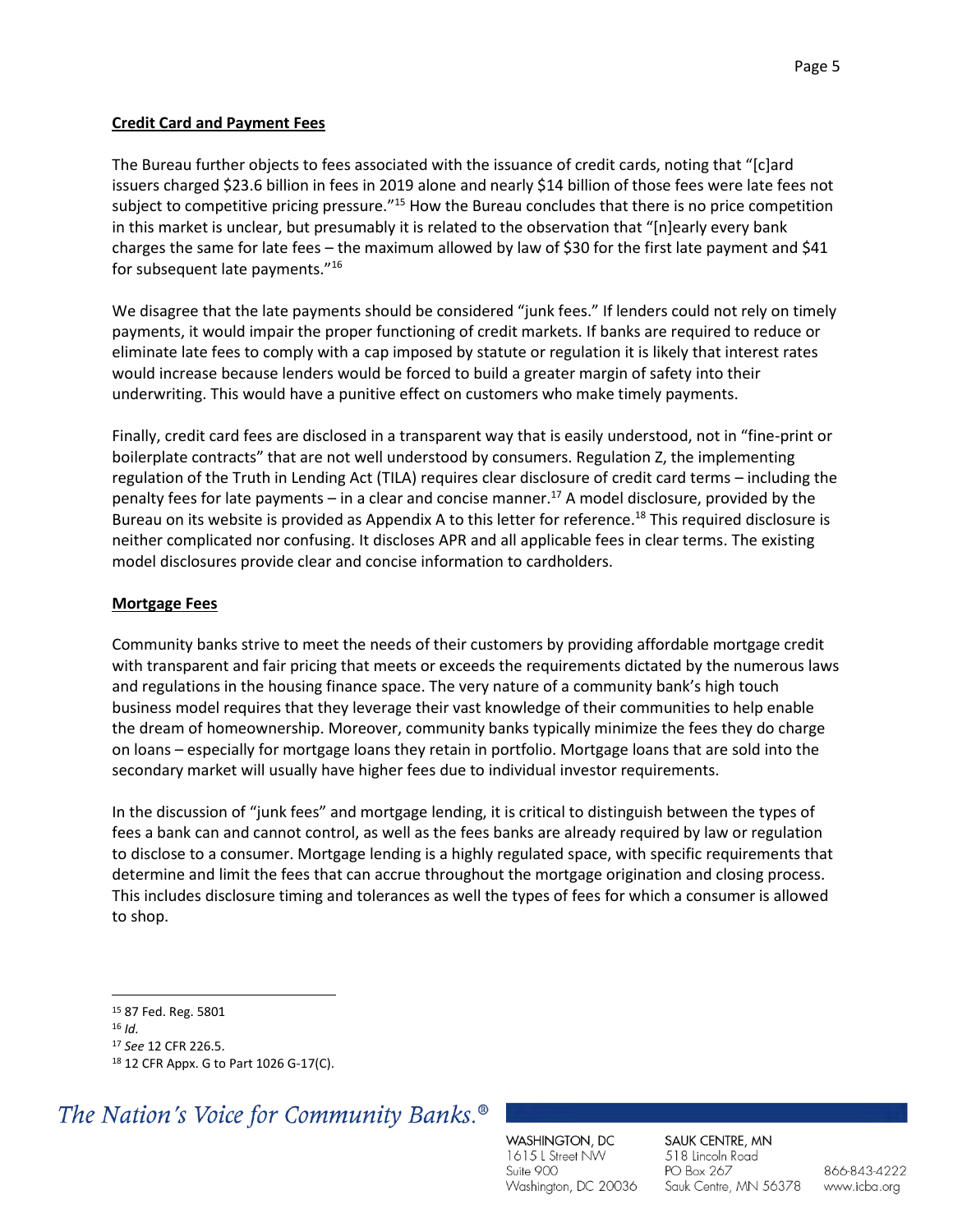Additionally, many of the fees are pass-through and required by the secondary market investor, meaning the lending institution has no control over the costs and merely acts as the intermediary for fees such as property appraisals and title insurance. Other mortgage-related fees are clearly and fully disclosed to the consumer, including those related to late or missing payments resulting in delinquency.

- **1. Mortgage lending is already a highly regulated space.** This is especially true regarding disclosures and transparency. All mortgage lenders, including community banks, are subject to the TILA-RESPA Integrated Disclosure (TRID) rules that require specific and prescriptive disclosure requirements. This includes disclosure and redisclosure timing requirements for loan estimates and closing disclosures. There are also hard limits – or tolerances – on discrepancies between estimated closing costs and final costs. Some of these limits require the lender to absorb any changes to these fees once they have been disclosed to the borrower. Many of the supposed "junk fees" listed in the Bureau's RFI are therefore already considered and remedied by the Bureau's longstanding regulations, requiring creditors to be upfront and transparent. It is important that any further regulation not be duplicative or contradictory to existing regulation. Additionally, the TRID mortgage disclosure regime is designed to encourage consumers to shop and compare rates, terms and fees, again making sure they fully understand the cost of their mortgage loan.
- **2. Many of the listed fees exist outside of the lender's control.** Costs like appraisal fees, title insurance, tax service, flood insurance, and credit report fees are fees to third party providers and are required by secondary market investors or by government agencies.<sup>19</sup> They are also fully disclosed to the consumer. Some of these fees are dependent on market forces, especially in the case of appraisals, and are on the rise due to scarcity in the rural markets where community banks often operate. We encourage the Bureau to not simply identify them as "junk fees" that are unnecessarily imposed on consumers by their bank – this is simply untrue and distorts the complex reality of the mortgage lending process.
- **3. Late fees, foreclosure fees, and other fees related to mortgage delinquency are clearly disclosed and represent a real, tangible cost to community banks.** While unfortunate, some loans do go delinquent. Community banks go out of their way to work with customers who may be struggling financially. However, any fees related to a mortgage delinquency are disclosed upfront to the customer and are shown clearly in mortgage documents. They do not represent a barrier to homeownership. As was shown during the COVID-19 pandemic, community banks went above and beyond to help their customers continue to make payments on time or provided forbearance to customers who needed it, and saw relatively small numbers of mortgage foreclosures. Further, community bank mortgage servicers, like other mortgage servicers, are required to pay property taxes and maintain hazard insurance on the collateral property even if the borrower cannot pay for it. The Bureau's mortgage servicing rules are very explicit regarding what can be charged to the borrower who has defaulted and when it can be charged, and in some cases when the servicer must refund money back to the borrower when the loan or insurance coverage has been reinstated. These are hardly junk fees.

### The Nation's Voice for Community Banks.<sup>®</sup>

WASHINGTON, DC 1615 L Street NW Suite 900 Washington, DC 20036 SAUK CENTRE, MN 518 Lincoln Road PO Box 267 Sauk Centre, MN 56378

<sup>&</sup>lt;sup>19</sup> For example, the Department of Housing and Urban Development, Fair Housing Administration, Veterans Administration, or the U.S. Department of Agriculture.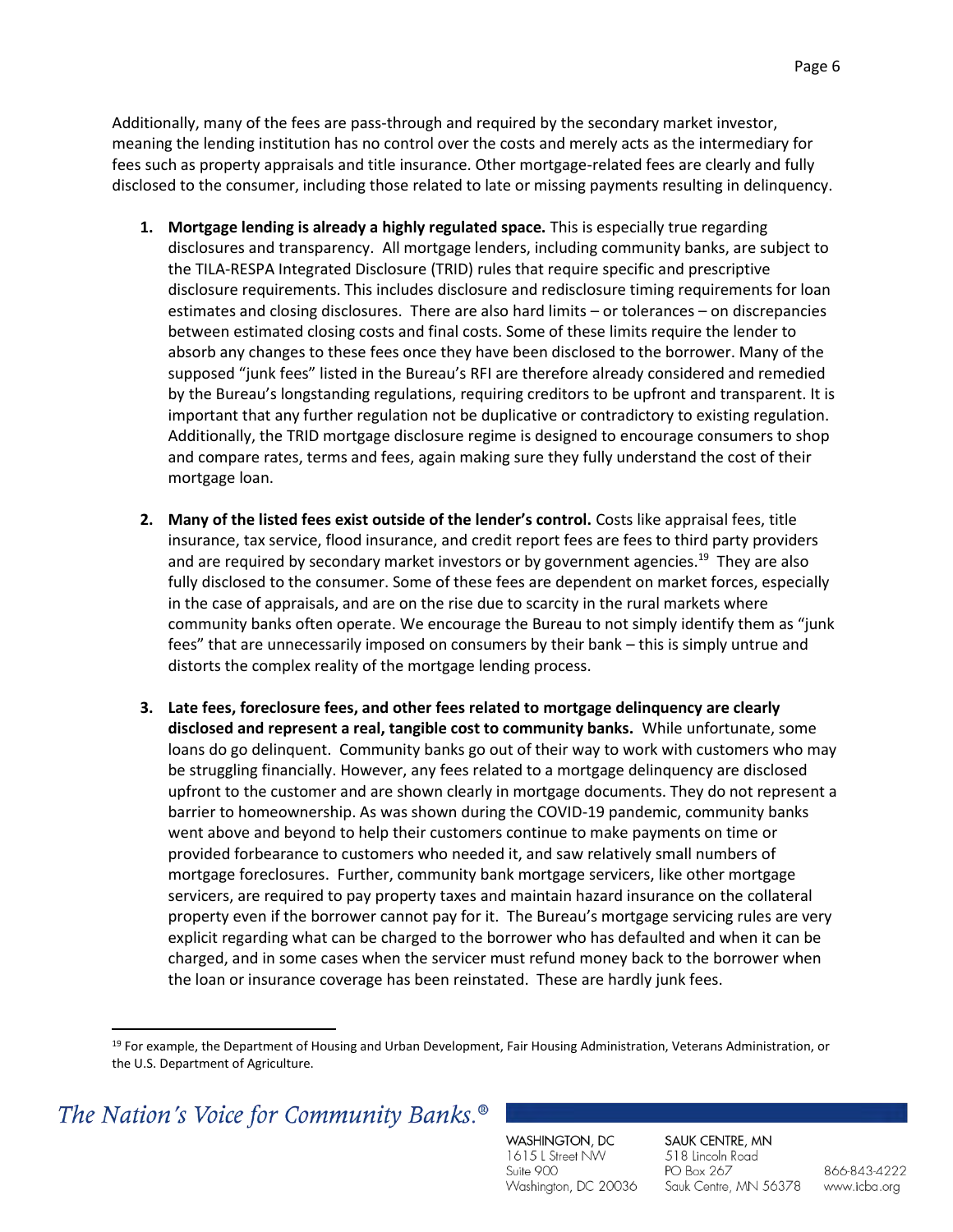#### **Conclusion**

In conclusion, as the Bureau analyzes the feedback received in response to its RFI and considers future actions, we urge it to do so in a deliberate and nuanced way. There is a spectrum of financial institutions with different charter types, differing regulatory regimes, and that charge different fees. Community bankers do not support "junk fees," but we believe it is important to differentiate between amply disclosed and reasonable fees that are necessary to maintain healthy financial institutions that provide valuable services to their customers and fees that are "junk."

The community banking business model is built on relationship banking and consumer trust – charging "junk fees" that are abusive to the consumer would irreparably damage that trust. The financial health of community banks is intertwined with the financial health of the communities they serve, and it is in their economic best interest to serve as partners and advisors to their retail and small business customers.

Fees charged by community banks are neither hidden nor excessive, they are calibrated to ensure a reasonable profit and the continued stability and existence of the community banking industry. **If the ability of community banks to charge reasonable fees for the services they provide is limited, community banks may be required to limit their services. Inevitably, this will push consumers towards less scrupulous institutions and more predatory lending products.** 

Thank you again for the opportunity to provide feedback in response to the Bureau's RFI Regarding Fees Imposed by Providers of Consumer Financial Products or Services. Please feel free to contact me at (202) 821-4411 or [Michael.Marshall@icba.org](mailto:Michael.Marshall@icba.org) if you have any questions about the positions stated in this letter.

Sincerely,

n. Marball

Mickey Marshall Director, Regulatory Legal Affairs

The Nation's Voice for Community Banks.<sup>®</sup>

WASHINGTON, DC 1615 L Street NW Suite 900 Washington, DC 20036 SAUK CENTRE, MN 518 Lincoln Road PO Box 267 Sauk Centre, MN 56378